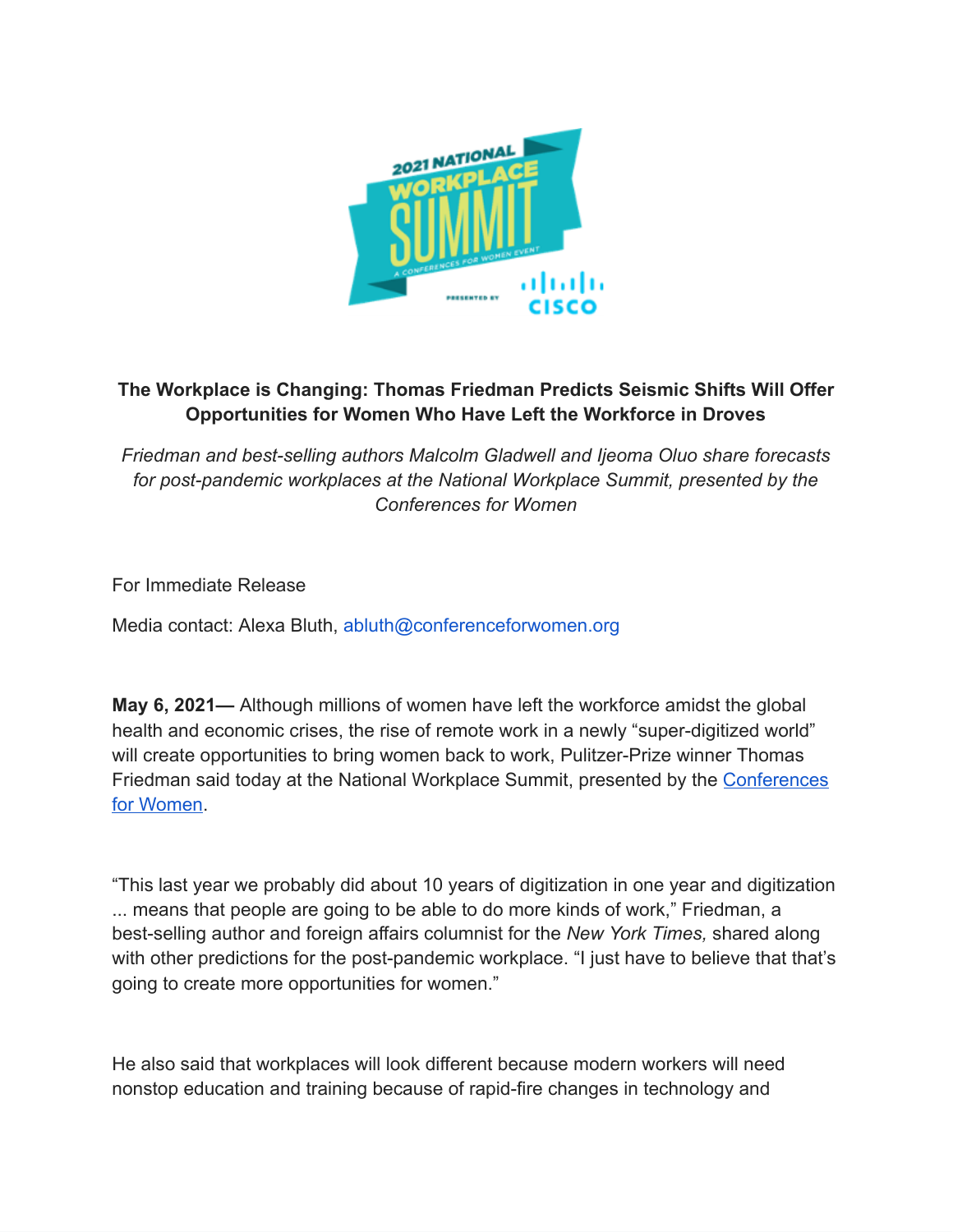industry. "The old model of learn, work, retire is really disappearing. Your ability to learn how to learn and to love to learn is actually your new pension," he said, quoting future-of-work strategist Heather E. McGowan. "That will be the source of your security as an employee going forward."

With many employers planning for a new work-life in a post-pandemic world, one of the big challenges they face is addressing significant setbacks unleashed by Covid. One in four women is considering leaving the workforce, according to [a 2021 Deloitte](https://www2.deloitte.com/content/dam/Deloitte/global/Documents/About-Deloitte/gx-about-deloitte-understanding-the-pandemic-s-impact-on-working-women.pdf)  report—with those groups most significantly impacted including working mothers, women in senior management positions, and Black women.

To help managers respond to these and other new challenges, the Conferences for Women brought together thought leaders to discuss the trends that will drive the future of work.

Malcolm Gladwell, five-time *New York Times* bestselling author, said that younger workers are driving changes through a networking over hierarchy mentality – and leaders need to respond to that.

"What it means to be an effective leader in 2021 is to be sensitive to those kinds of variables, to understand that strategies that may have worked brilliantly ten years ago or five years ago, or even two years ago, don't work that well anymore," Gladwell said.

He said that leaders can help bring women back into the workplace by giving them new opportunities.

"What we really need to do is to embrace the notion that people can reinvent themselves and that reinvention actually probably makes you better off in a new job," he said. "Allowing people to remake themselves and what they are pursuing is the greatest gift we can give them."